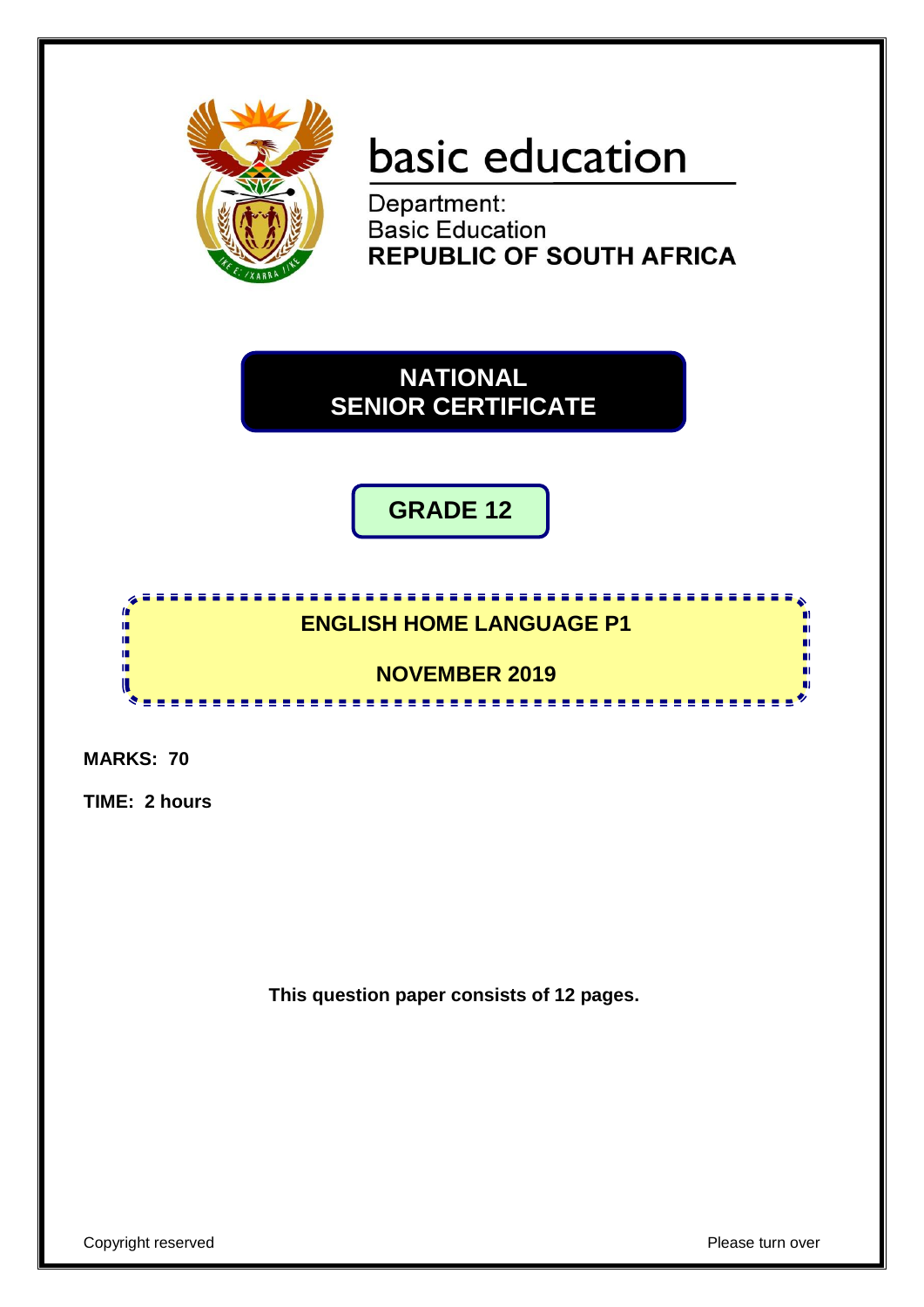#### **INSTRUCTIONS AND INFORMATION**

1. This question paper consists of THREE sections:

SECTION A: Comprehension (30) SECTION B: Summary (10) SECTION C: Language structures and conventions (30)

- 2. Read ALL the instructions carefully.
- 3. Answer ALL the questions.
- 4. Start EACH section on a NEW page.
- 5. Rule off after each section.
- 6. Number the answers correctly according to the numbering system used in this question paper.
- 7. Leave a line after each answer.
- 8. Pay special attention to spelling and sentence construction.
- 9. Suggested time allocation:

SECTION A: 50 minutes SECTION B: 30 minutes SECTION C: 40 minutes

10. Write neatly and legibly.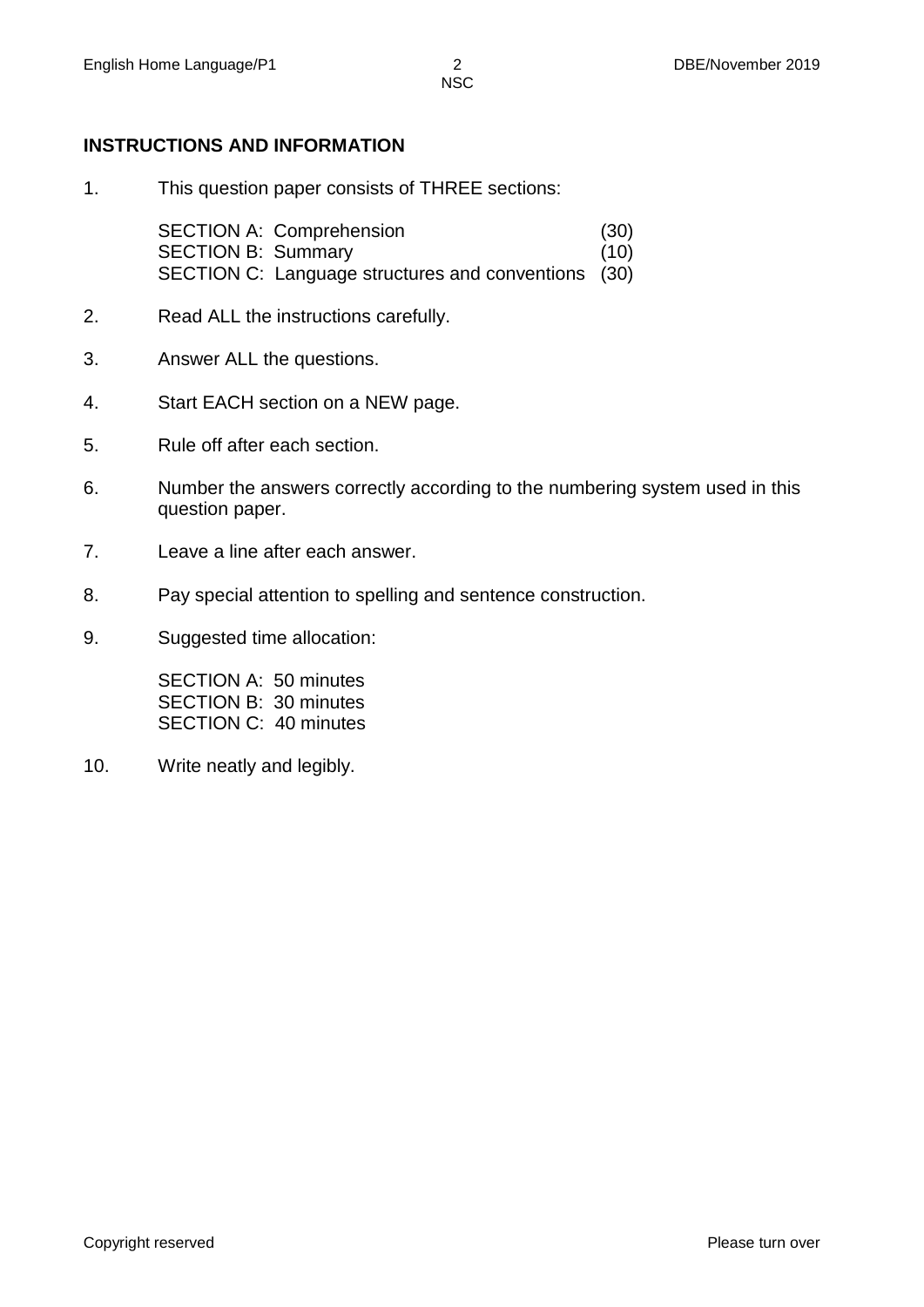#### **SECTION A: COMPREHENSION**

#### **QUESTION 1: READING FOR MEANING AND UNDERSTANDING**

Read TEXTS A and B below and answer the questions set.

#### **TEXT A**

#### **THE RISE OF THE MACHINES**

*The Rise of the Machines: Are we ready to participate in the Fourth Industrial Revolution, or be crushed by it?*

- 1 Machines are learning so fast, and processing so much big data, that humans can only be seen as deficient. When talking about the Fourth Industrial Revolution as personified through artificial intelligence (AI), we generally refer to the symbiotic<sup>1</sup> relationship between man and machine.
- 2 A recent study demonstrated that all smart gadgets are built and designed to 5 relay all information back to the manufacturer. Besides the fact that every device needed to have its own password and security features, one common thing the study found was that every device reported back to its manufacturer on how it was being used by the recipient client.
- 3 Now, you may think, what's the harm in that – but when your dishwasher 10 informs on you and what products you generally tend to use, this provides valuable intelligence on what products you should be exposed to, where you should shop for it and why it would be better to use and purchase specific products.
- 4 Researchers of the Fourth Industrial Revolution remind us that artificial 15 intelligence has already been weaponised. We now have smart bombs and missiles which cannot only see the target toward which they are flying but also whether to take the decision to kill or not. Yes, you heard me, to take the decision to kill or not. In the past, in order to have a measure of control over the machines, we humans insisted that all kill decisions must and can only be 20 made with human participation. Increasingly now, they say, military personnel are insisting that such decisions must be made by the machine. They argue that more precise information or data will be processed and as such a more informed decision would be made, taking all variables into consideration – much more than a human being could process. Also, this would greatly reduce 25 fatality rates and collateral damage, or so they argue.
- 5 I have a friend in London who works at Google. His sole purpose at work is to develop a 'kill switch' for robots and machines. 'Why?' you might ask. Because when the robots and machines go berserk  $-$  and some will  $-$  we need to neutralise them. Imagine a military drone going haywire and deciding to fire its payload into civilian-populated areas? Or a self-driving car deciding that it mathematically makes more sense to kill an aged person instead of a young life inside the vehicle? This set of moral and ethical dilemmas is another area humans have not yet solved. 30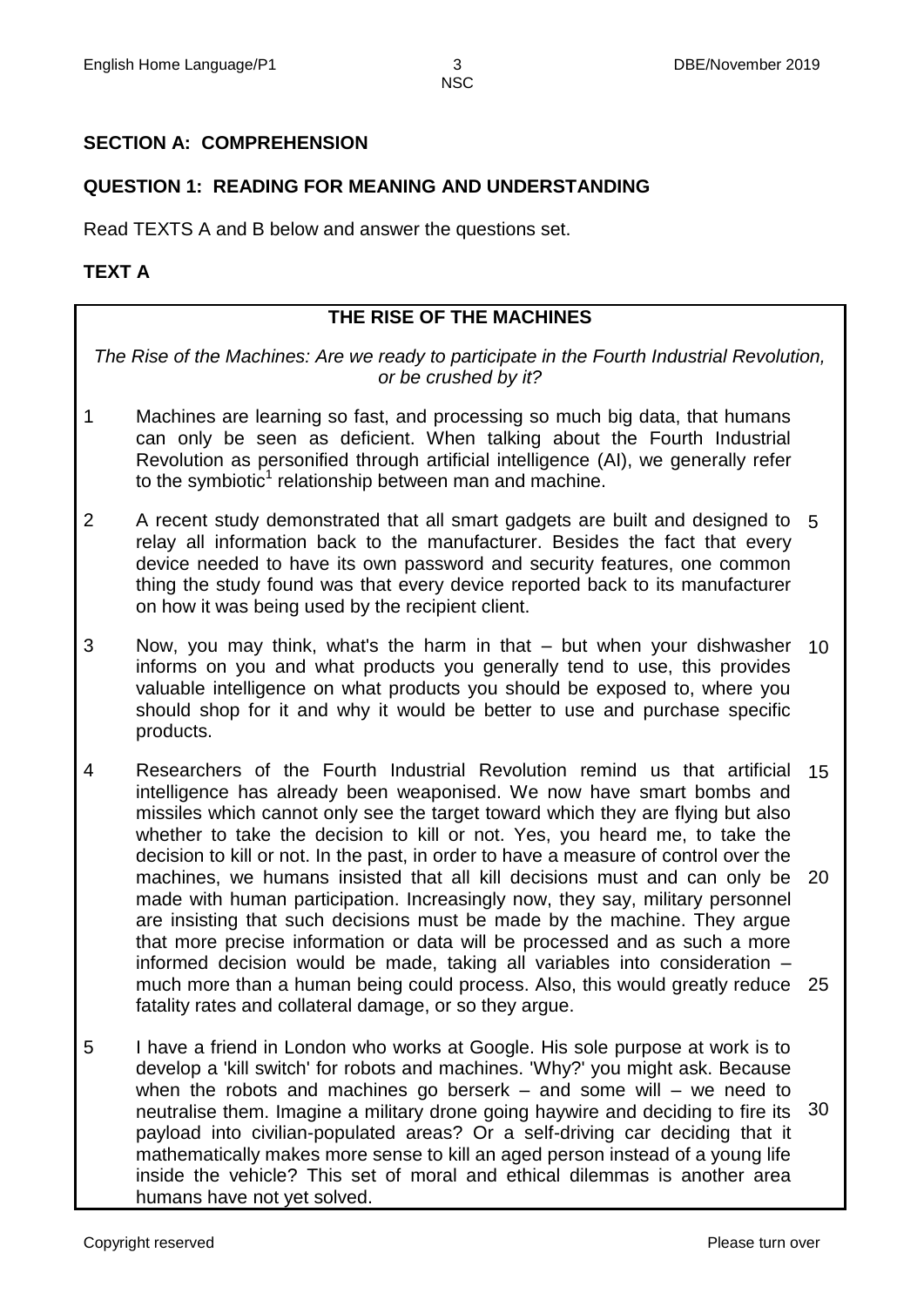6 We're already finding ourselves unable to control certain functions, which we have completely outsourced to machines. They are outsmarting human beings because they can retain and process vast amounts of information. Consequently, the machines will see us as being sick, having a digital malfunction and in the end, in desperate need of repair or deletion. 35

**NSC** 

- 7 Then there are the labour implications of the revolution. It's all too easy to say we must prepare for the eventuality of job losses and retrain ourselves to be employable in the digital age. But this is more easily said than done. A closer examination of the issue suggests that the only real jobs protected from a complete overhaul by machines are the creative ones – the current elite will have job security while blue-collar workers will be threatened by huge job 45 losses due to machines. 40
- 8 There is also the inescapable puzzle of what to do about the 'rights' of robots: should they be unionised to avoid exploitative practices? Just because they can work non-stop does not mean they are not entitled to regular upgrades, maintenance and cleaning. Should the machines pay tax, as proposed by Bill 50 Gates, because one of the obvious negatives when they take over is that there will be a reduction in taxpaying people? These are all issues that deserve our attention if we are to make a success of this industrial revolution.
- 9 Critical to the success of the industrial revolution is the undisputed need for a constant supply of electricity, without which we cannot have satellite 55 communication to keep smart devices working, fibre connectivity and so much more. How do we guarantee participants in this revolution when South Africa has such unreliable electricity grids?
- 10 Whilst driving at night in Johannesburg, we see corporate buildings lit up like Christmas trees – there is no regulation that says only one or two floors' lights 60 may be on and the rest must have day-night switches. If we cannot even get such a simple thing right, what's to say we'll be ready to be participants in the Fourth Industrial Revolution? Or has the revolution already passed us by and we're oblivious to the fact that as usual, we are already subjects of it?

[Source: *Daily Maverick*, 28 August 2018]

#### **GLOSSARY:**

1 symbiotic – interdependent/mutual

**AND**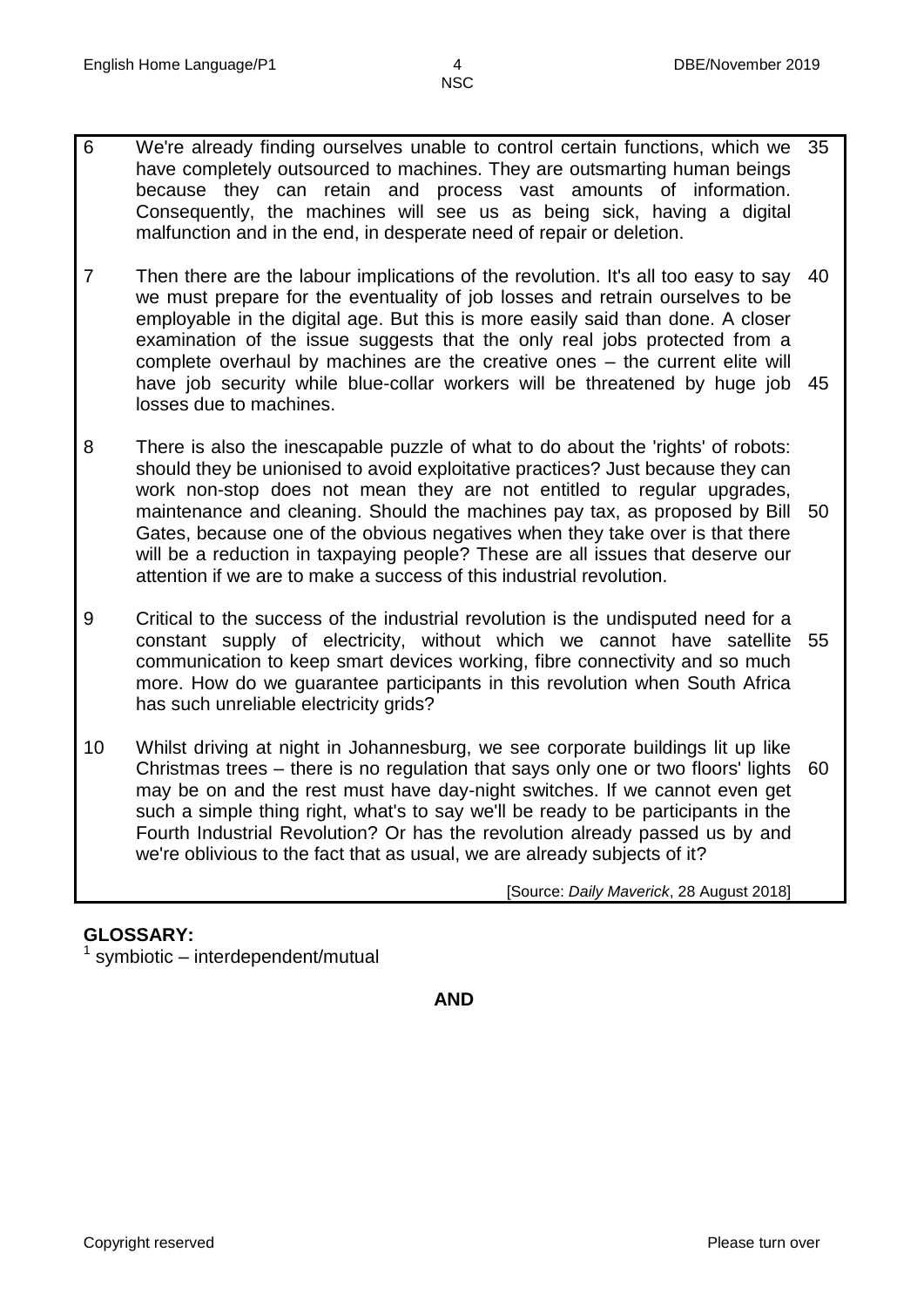#### **TEXT B**



**GLOSSARY:**  $2$  AI – Artificial Intelligence

Copyright reserved **Please turn over the Copyright reserved** Please turn over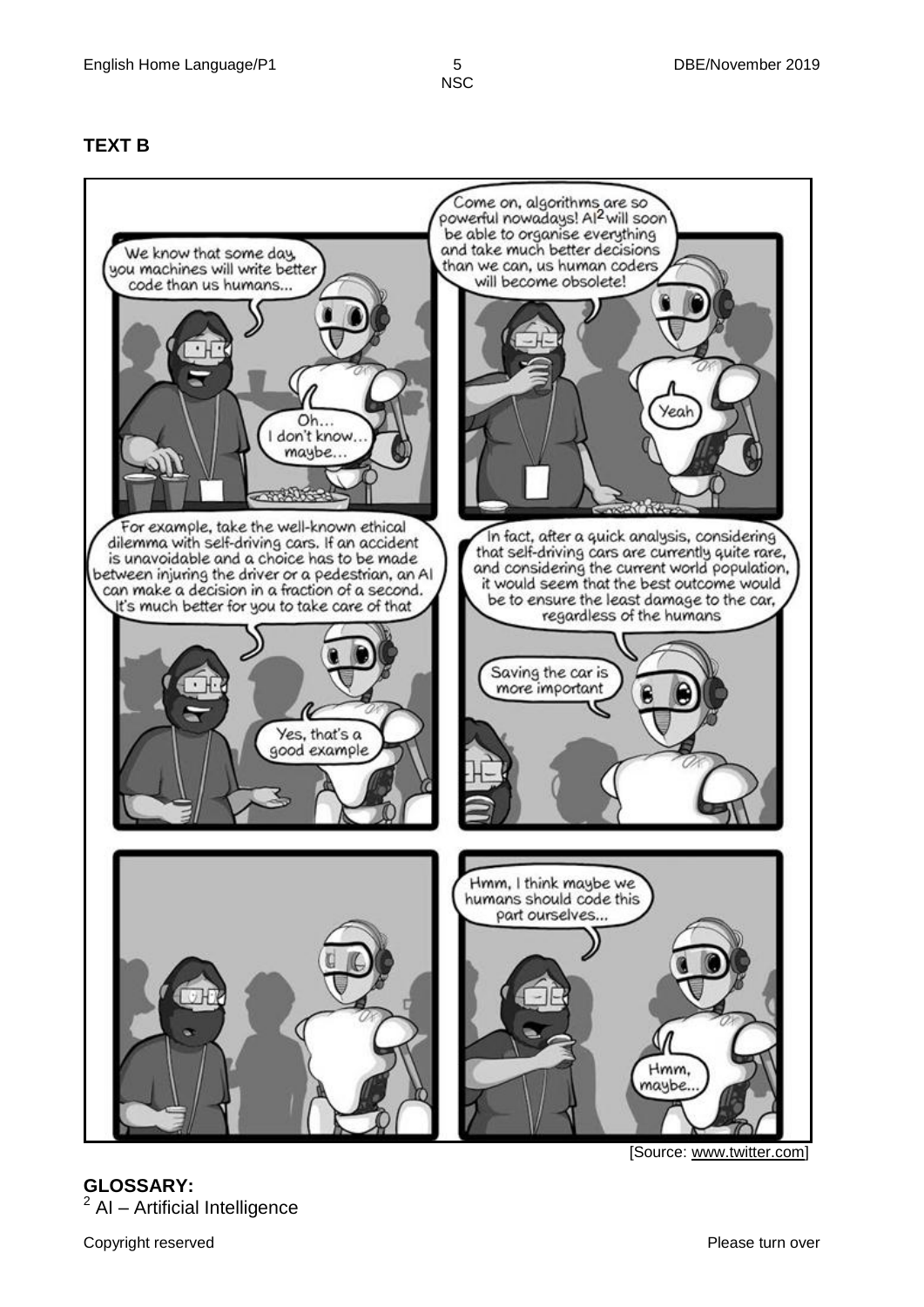#### **QUESTIONS: TEXT A**

|      | <b>TOTAL SECTION A:</b>                                                                                          | 30  |  |  |  |  |  |
|------|------------------------------------------------------------------------------------------------------------------|-----|--|--|--|--|--|
|      | Justify your response with close reference to both TEXT A and TEXT B.                                            | (4) |  |  |  |  |  |
| 1.11 | In your view, does TEXT B support the views expressed in paragraph 4 of<br>TEXT A?                               |     |  |  |  |  |  |
|      | <b>QUESTION: TEXTS A AND B</b>                                                                                   |     |  |  |  |  |  |
| 1.10 | Critically discuss how the priorities of EACH of the characters convey his<br>differences.                       | (3) |  |  |  |  |  |
| 1.9  | Explain how the setting of TEXT B depicts the relationship between the two<br>characters.                        | (2) |  |  |  |  |  |
|      | <b>QUESTIONS: TEXT B</b>                                                                                         |     |  |  |  |  |  |
|      | In your opinion, is the writer's viewpoint in paragraphs 9 and 10 convincing?<br>Motivate your response.         | (3) |  |  |  |  |  |
| 1.8  | Refer to paragraphs 9 and 10.                                                                                    |     |  |  |  |  |  |
|      | Comment on the implications of the Fourth Industrial Revolution.                                                 | (3) |  |  |  |  |  |
| 1.7  | Refer to paragraphs 7 and 8.                                                                                     |     |  |  |  |  |  |
| 1.6  | Comment on the irony implicit in paragraph 6.                                                                    | (3) |  |  |  |  |  |
| 1.5  | Suggest reasons for the writer's inclusion of the aside, 'you heard me'<br>(line 18).                            | (3) |  |  |  |  |  |
|      | Discuss the importance of 'valuable intelligence' in the context of paragraph 3.                                 | (3) |  |  |  |  |  |
| 1.4  | Refer to paragraph 3.                                                                                            |     |  |  |  |  |  |
| 1.3  | Discuss the apparent contradiction with regard to using password protection<br>in paragraph 2.                   | (2) |  |  |  |  |  |
|      | Explain why human beings could be viewed as 'deficient'.                                                         | (2) |  |  |  |  |  |
| 1.2  | Refer to lines 1–2: 'that humans can only be seen as deficient.'                                                 |     |  |  |  |  |  |
| 1.1  | What is the function of the rhetorical question in the by-line, 'The Rise of the<br>Machines  be crushed by it?' |     |  |  |  |  |  |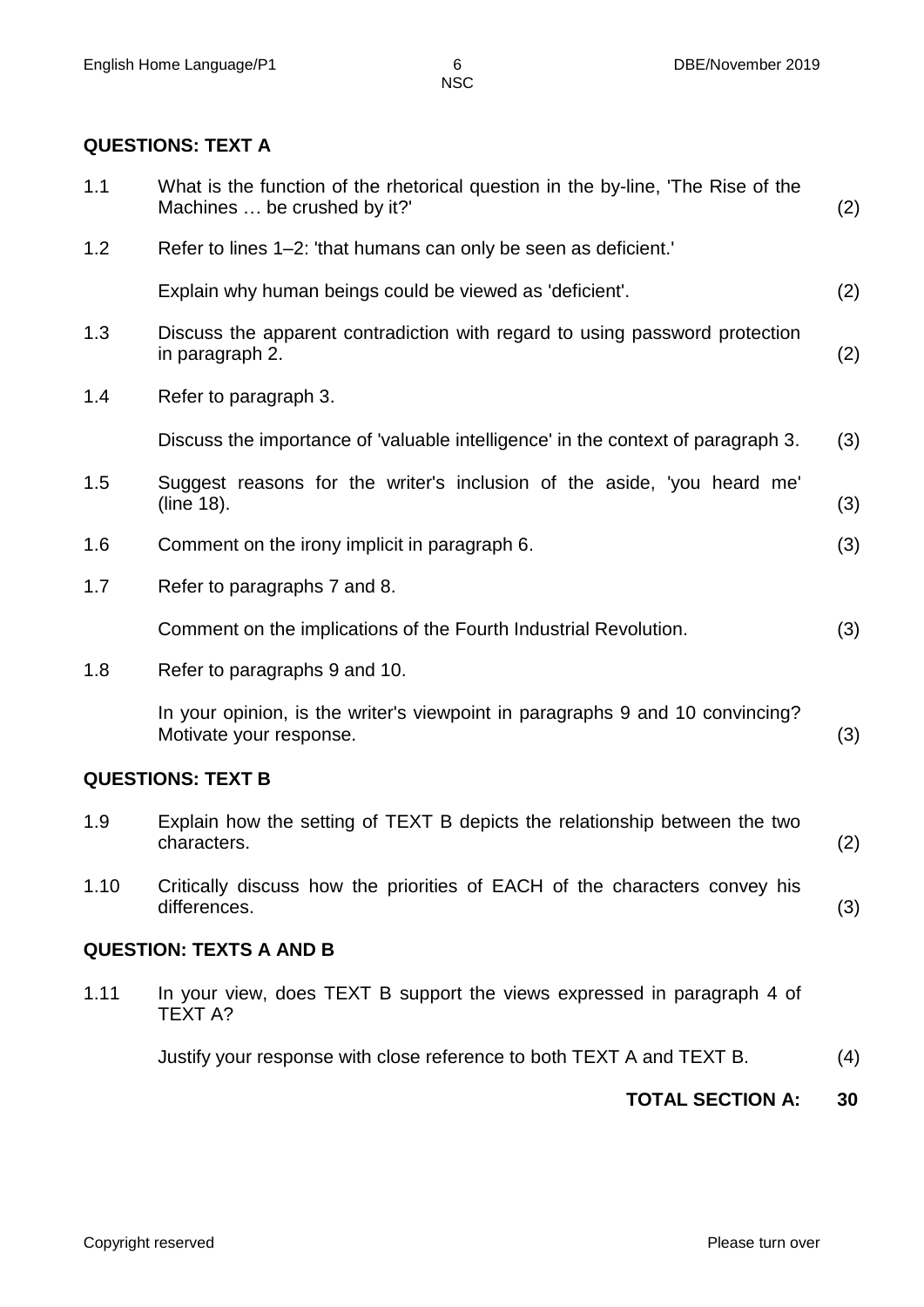#### **SECTION B: SUMMARY**

#### **QUESTION 2: SUMMARISING IN YOUR OWN WORDS**

TEXT C provides insight into censorship of the internet by governments around the world. Summarise, in your own words **the political censorship of the internet.**

- **NOTE:** 1. Your summary should include SEVEN points and NOT exceed **90 words**.
	- 2. You must write a fluent paragraph.
	- 3. You are NOT required to include a title for the summary.
	- 4. Indicate your word count at the end of your summary.

#### **TEXT C**

#### **GOVERNMENTS GAG THE NET**

As the internet continues to gain considerable power and agency around the world, many governments have moved to regulate it. And where regulation fails, some states resort to internet shutdowns or deliberate disruptions.

The justifications for such shutdowns are usually relatively predictable. Governments often claim that internet access is blocked in the interest of public security and order. In some instances, however, their reasoning borders on the curious if not downright absurd.

Whatever their reasons, governments have three general approaches to controlling citizens' access to the web. The first and probably the most serious is where the state completely blocks access to the internet on all platforms. It's arguably the most punitive, with significant social, economic and political costs. The financial costs can run into millions of dollars for each day the internet is blocked, damaging businesses, discouraging investments, and hindering economic growth. The second way that governments restrict internet access is by applying content-blocking techniques. They restrict access to particular sites or applications. This common strategy is usually targeted at social media platforms. The idea is to stop or limit conversations on these platforms. Governments argue, for example, that social media platforms encourage the spread of rumours which can trigger public unrest. The third strategy, done almost by stealth, is the use of what is generally known as 'bandwidth throttling'. In this case telecom operators or internet service providers are forced to lower the quality of their cell signals or internet speed. In most cases, the desire to control the internet is rooted in governments' determination to control the political narrative. Many see the internet as an existential threat that must be contained, no matter what consequences it will have on other sectors.

The irony, however, is that as these shutdowns continue, even proliferate, there is scant evidence they actually work. Instead, they seem to animate dissent and encourage precisely the kind of responses considered subversive by many governments.

The future of unfettered internet access in Africa looks precarious should governments continue on this trajectory. The absence in many African countries of enforceable constitutional guarantees that protect the public's right to information means there are few opportunities for legal redress. This makes the development of legislative regimes that recognise and protect access to the internet both urgent and necessary.

[Adapted from [http://theconversation.com\]](http://theconversation.com/)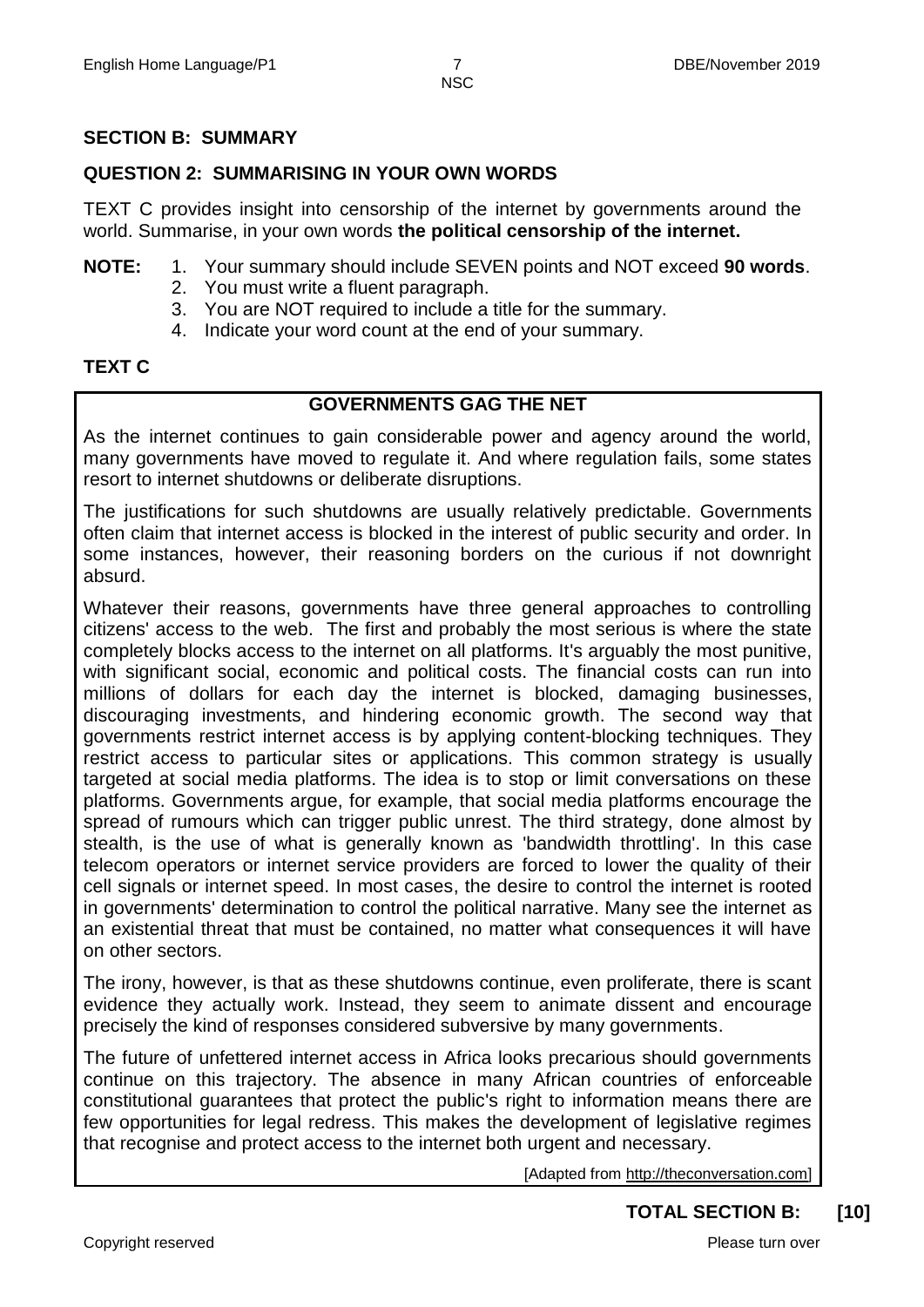### **SECTION C: LANGUAGE STRUCTURES AND CONVENTIONS**

#### **QUESTION 3: ANALYSING ADVERTISING**

Study the advertisement (TEXT D) below and answer the questions set.

#### **TEXT D**



[Source: www.designyourway.net]

**The text in small font reads as follows:**

#### **NEITHER SNOW, NOR RAIN, NOR COMMON SENSE.**

 You are not one to let a little torrential downpour get in the way of a run. You lace up the Nike Air Pegasus ACG, the allweather

version of the world's most popular running shoe. You put on the All Conditions Gear Gore-Tex® suit. You hit the road.

You're warm. You're dry. You're nuts.

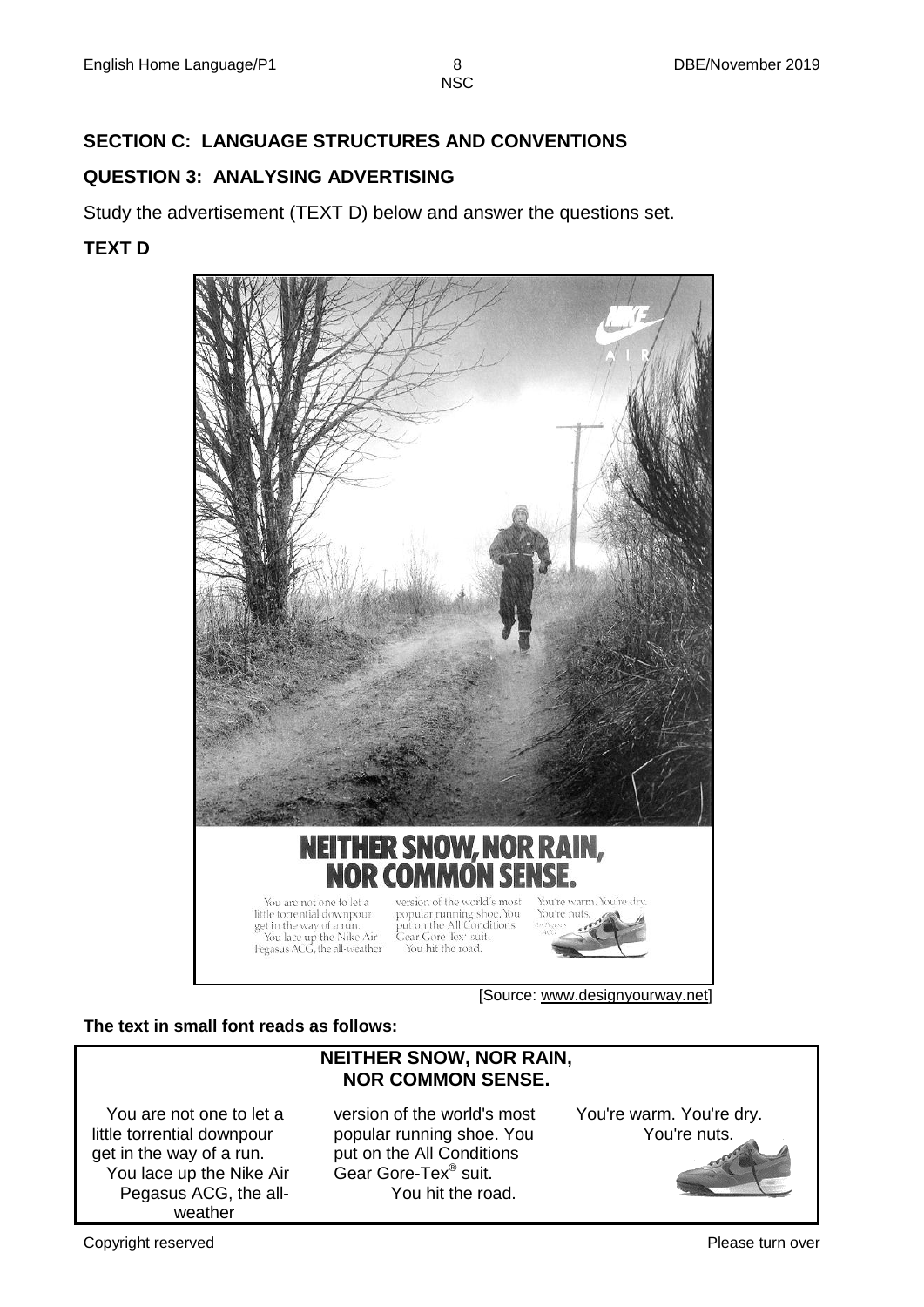#### **QUESTIONS: TEXT D**

#### 3.1 **NEITHER SNOW, NOR RAIN, NOR COMMON SENSE.**

|     | Discuss what the advertiser's use of the negatives, in the above headline,<br>suggests about the runner.                                       | (2) |
|-----|------------------------------------------------------------------------------------------------------------------------------------------------|-----|
| 3.2 | Comment on the tone used in the first paragraph.                                                                                               | (2) |
| 3.3 | Identify and critically discuss ONE persuasive technique used by the<br>advertiser.                                                            | (3) |
| 3.4 | In your view, does the visual image in the main body of the advertisement<br>support the claims made by the advertiser? Justify your response. | (3) |

**[10]**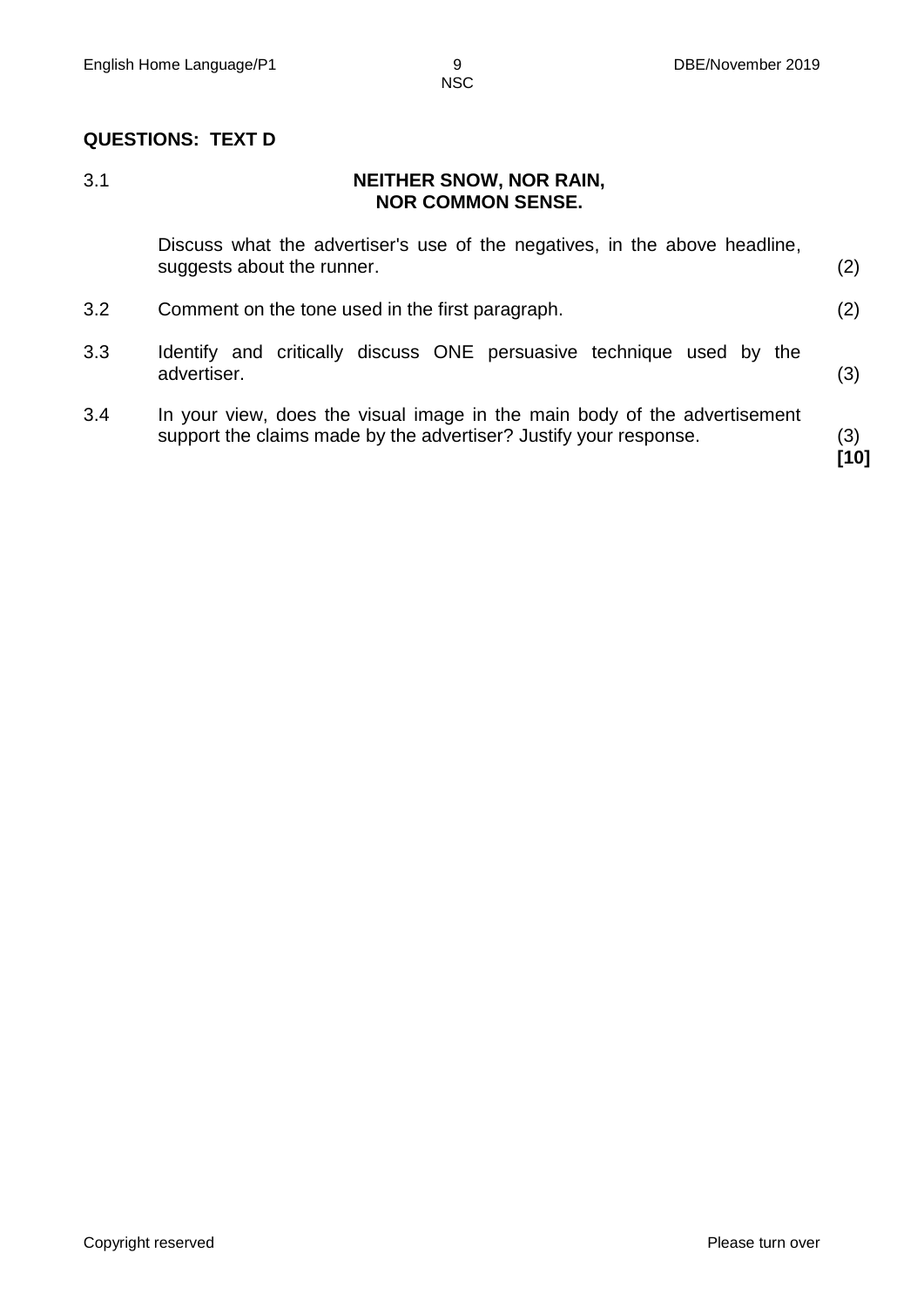#### **QUESTION 4: UNDERSTANDING OTHER ASPECTS OF THE MEDIA**

Study TEXT E below and answer the questions set.

#### **TEXT E: CARTOON**



#### **QUESTIONS: TEXT E**

4.1 Refer to FRAME 1 and FRAME 2.

|     | Explain the boy's attitude in FRAME 2 towards his mother's question in<br>FRAME 1. | (2) |  |  |  |  |
|-----|------------------------------------------------------------------------------------|-----|--|--|--|--|
| 4.2 | Discuss the mother's tone in FRAME 2.                                              |     |  |  |  |  |
| 4.3 | Refer to FRAME 4.                                                                  |     |  |  |  |  |
|     | Assess the effectiveness of the technique used in 'MO-OM!'                         | (2) |  |  |  |  |
| 4.4 | Comment on both the visual and verbal cues used in FRAME 5.                        |     |  |  |  |  |

**[10]**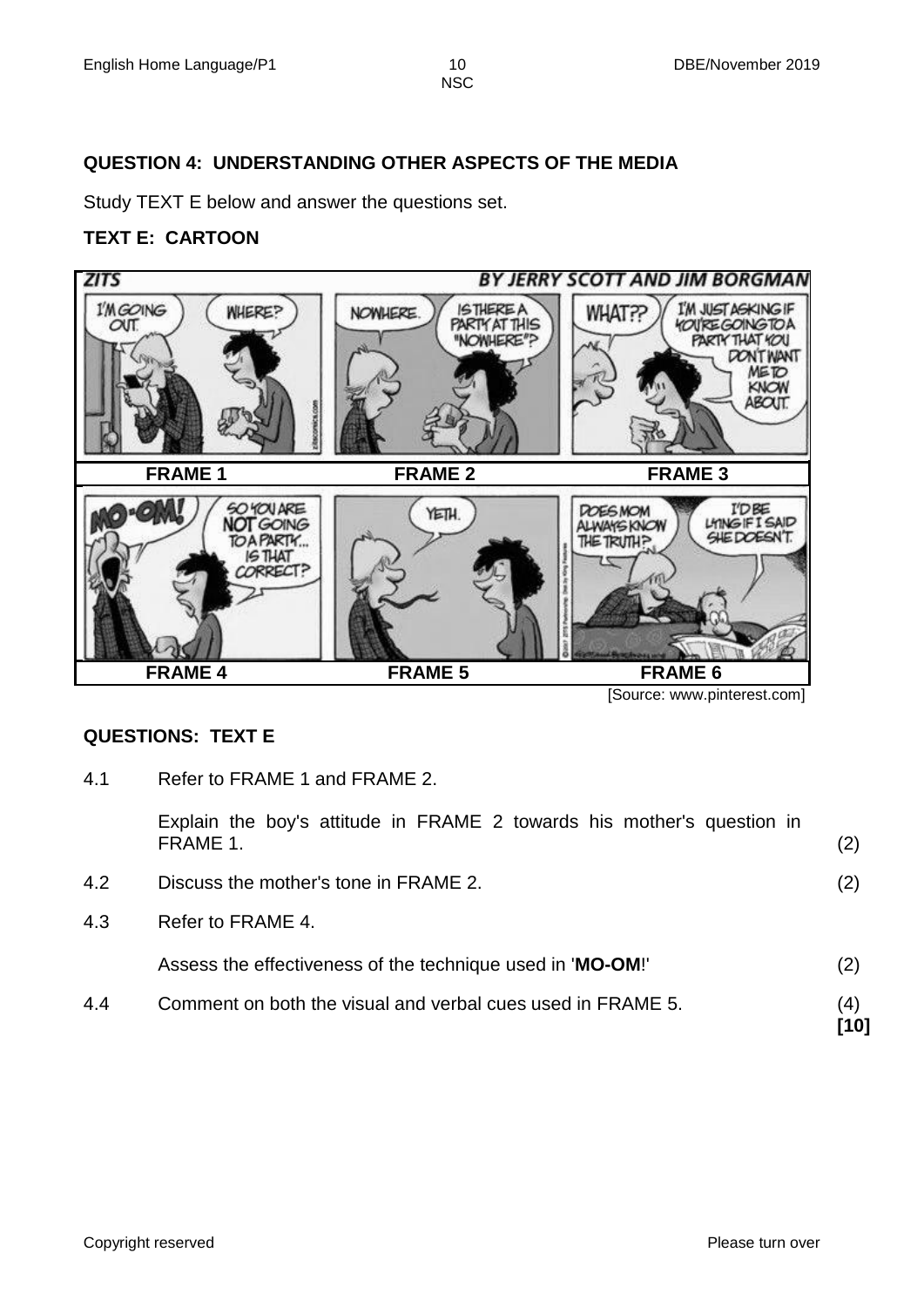#### **QUESTION 5: USING LANGUAGE CORRECTLY**

Read TEXT F, which contains some deliberate errors, and answer the questions set.

#### **TEXT F**

#### **EATING THE BUNNY**

- 1 We were pre-teens. That wonderful sepia-coloured time just before you looked at boys in a different way. We were good kids and bunked school only when we knew we wouldn't get in trouble – especially during those chalkdowns in the 1990s.
- 2 So we trekked to a friend's house, hunched over, carrying school cases 5 filled with heavy, leaden textbooks that wouldn't be opened that day.
- 3 But first one needed food as there was no choice when you were that young and that hungry. We would pool the little money that we had. We could afford a few loaves of bread, chips, polony and atchaar at one of the many cafés in Johannesburg. We would scoop out the bread and 10 stuff it with the other ingredients. Wash down with Fanta Orange.
- 4 Those were the best meals of my life. Sitting around with my friends, laughing and kidding around as we stuffed our faces with double carbs.
- 5 That's the beauty of the bunny chow. All it takes is only a quarter of a loaf, with a filling, and that made life good. Some places call them 15 'scambane' or 'kota' (quarter), but they all taste the same and every time I bite into one, it brings back those golden memories of childhood.

#### [Adapted from *Sunday Times*,16 September 2018]

#### **QUESTIONS: TEXT F**

| Refer to the use of the hyphen (line 1) and dash (line 3).                                         |     |  |  |  |  |
|----------------------------------------------------------------------------------------------------|-----|--|--|--|--|
| 5.1.1 Account for the use of the hyphen in 'sepia-coloured' (line 1).                              | (1) |  |  |  |  |
| 5.1.2 Account for the use of the dash in line 3.                                                   | (1) |  |  |  |  |
| 'looked at boys in a different way' (line 2).                                                      |     |  |  |  |  |
| Replace the underlined phrase with a synonymous adverb.                                            | (1) |  |  |  |  |
| 'We were good kids and bunked school only when we knew we wouldn't get in<br>trouble' (lines 2-3). |     |  |  |  |  |
| Correct the preposition error in the above sentence.                                               | (1) |  |  |  |  |
| Write down the redundant word in paragraph 2.                                                      | (1) |  |  |  |  |
| Correct the pronoun error in paragraph 3.                                                          | (1) |  |  |  |  |
|                                                                                                    |     |  |  |  |  |